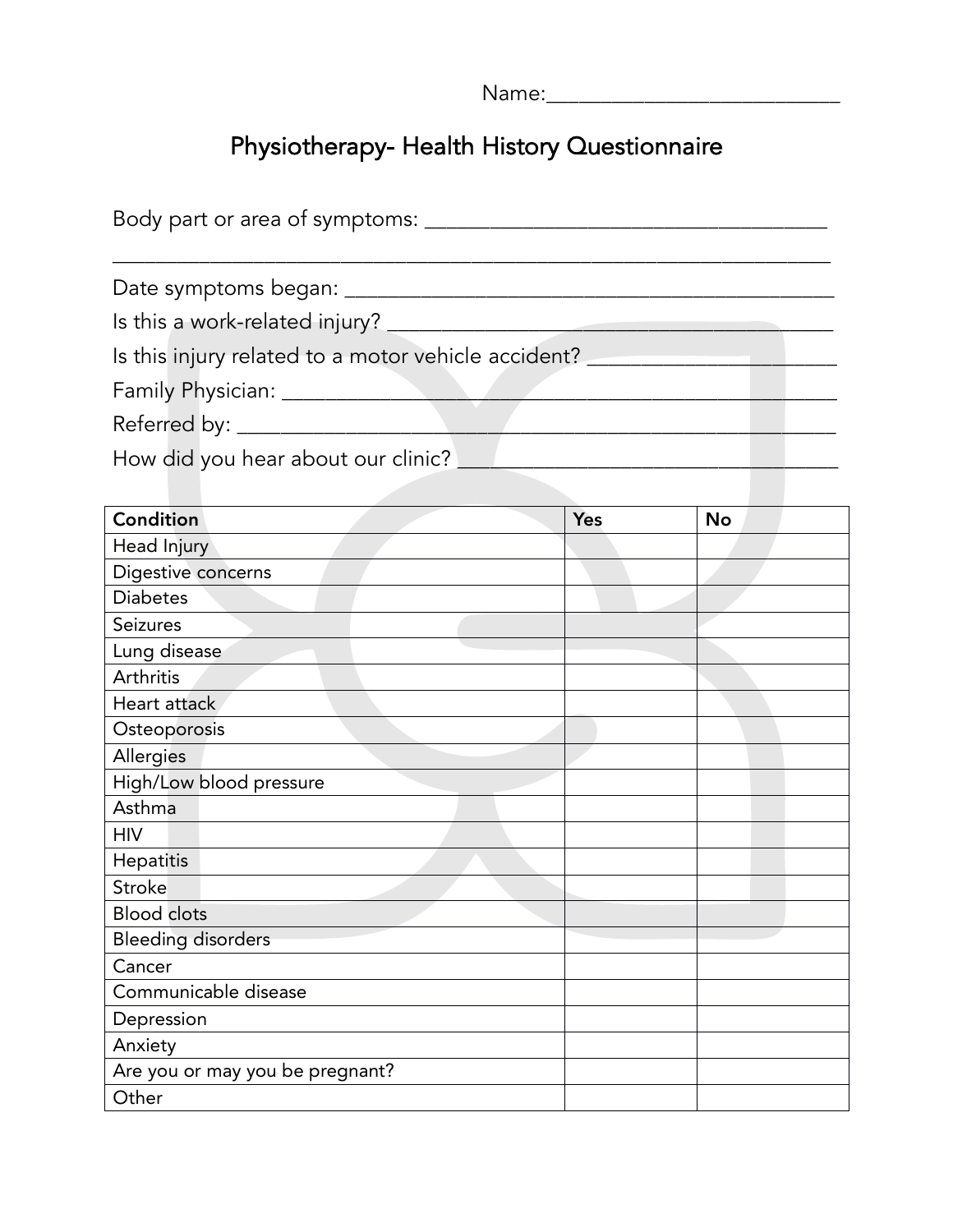| $\overline{a}$<br>$\sim \sim$<br>. |  |  |  |  |
|------------------------------------|--|--|--|--|
|                                    |  |  |  |  |

## Fee Schedule

| <b>Assessment and First Treatment</b> | \$130 |
|---------------------------------------|-------|
| Follow Up Treatment- Adult (30 min)   | \$100 |
| Follow Up Treatment- Senior (30 min)  | \$95  |
| Follow Up Treatment-Student (30 min)  | \$90  |
| MVA Assessment (Out of Protocol)      | \$150 |
| MVA Treatment (Out of Protocol)       | \$120 |

If you no show for your appointment or fail to cancel within 24 hours you may be charged 50% of your appointment fee.

I have been made aware of the above fees and that payment is due at the time of service.

\_\_\_\_\_\_\_\_\_\_\_\_\_\_\_\_\_\_\_\_\_\_\_\_\_\_\_\_\_\_\_\_\_\_\_\_\_\_\_\_\_\_\_\_\_\_\_ \_\_\_\_\_\_\_\_\_\_\_\_\_\_\_\_\_\_\_\_\_\_\_\_\_\_

Patient/Guardian Signature Date